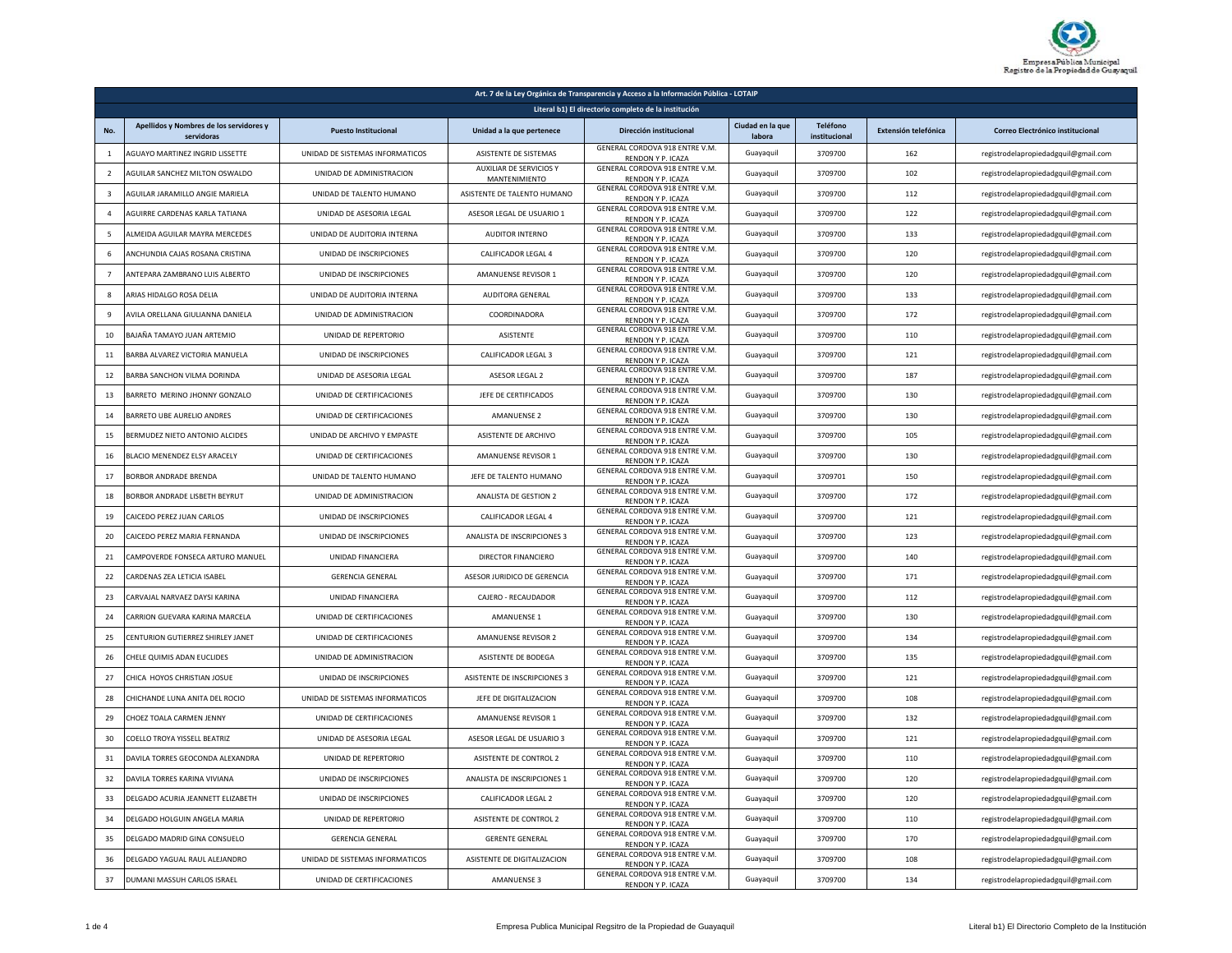

| 38 | DURAN PONGUILLO CHRISTIAN ALEJANDRO              | UNIDAD DE SISTEMAS INFORMATICOS | ANALISTA PROGRAMADOR 2                          | GENERAL CORDOVA 918 ENTRE V.M.<br>RENDON Y P. ICAZA | Guayaquil | 3709700 | 161 | registrodelapropiedadgquil@gmail.com |
|----|--------------------------------------------------|---------------------------------|-------------------------------------------------|-----------------------------------------------------|-----------|---------|-----|--------------------------------------|
| 39 | EDUARTE CASTRO GLADYS EUGENIA                    | UNIDAD DE CERTIFICACIONES       | SECRETARIA                                      | GENERAL CORDOVA 918 ENTRE V.M.<br>RENDON Y P. ICAZA | Guayaquil | 3709700 | 132 | registrodelapropiedadgquil@gmail.com |
| 40 | ESCALANTE CONSUEGRA ALEXANDRA<br><b>ACKELINE</b> | UNIDAD DE ADMINISTRACION        | JEFE ADMINISTRATIVO                             | GENERAL CORDOVA 918 ENTRE V.M.<br>RENDON Y P. ICAZA | Guayaquil | 3709700 | 172 | registrodelapropiedadgquil@gmail.com |
| 41 | ESCALANTE CONSUEGRA SANDY JAZMIN                 | UNIDAD FINANCIERA               | ANALISTA DE GESTIÓN 3                           | GENERAL CORDOVA 918 ENTRE V.M.<br>RENDON Y P. ICAZA | Guayaquil | 3709700 | 142 | registrodelapropiedadgquil@gmail.com |
| 42 | ESPINOZA SANTOS JACINTO OTTO                     | UNIDAD DE SISTEMAS INFORMATICOS | JEFE DE DISEÑO Y DESARROLLO                     | GENERAL CORDOVA 918 ENTRE V.M.<br>RENDON Y P. ICAZA | Guayaquil | 3709700 | 161 | registrodelapropiedadgquil@gmail.com |
| 43 | GARCIA QUINDE ROSA MARIA                         | UNIDAD FINANCIERA               | CAJERO - RECAUDADOR                             | GENERAL CORDOVA 918 ENTRE V.M.<br>RENDON Y P. ICAZA | Guayaquil | 3709700 | 112 | registrodelapropiedadgquil@gmail.com |
| 44 | GOMEZ MAQUILON NELSON MAURICIO                   | UNIDAD DE ASESORIA LEGAL        | ASESOR LEGAL DE USUARIO 2                       | GENERAL CORDOVA 918 ENTRE V.M.<br>RENDON Y P. ICAZA | Guayaquil | 3709700 | 122 | registrodelapropiedadgquil@gmail.com |
| 45 | GUANOLUISA CORRALES ROCIO DE LOURDES             | UNIDAD DE TALENTO HUMANO        | RECEPCIONISTA 1                                 | GENERAL CORDOVA 918 ENTRE V.M.<br>RENDON Y P. ICAZA | Guayaquil | 3709700 | 100 | registrodelapropiedadgquil@gmail.com |
| 46 | GUERRERO SILVA CARLOS FELIPE                     | UNIDAD DE ARCHIVO Y EMPASTE     | COORDINADOR DE ARCHIVO                          | GENERAL CORDOVA 918 ENTRE V.M.<br>RENDON Y P. ICAZA | Guayaquil | 3709700 | 105 | registrodelapropiedadgquil@gmail.com |
| 47 | HARO JIMENEZ JORGE ISRAEL                        | UNIDAD DE INSCRIPCIONES         | <b>ESPECIALISTA 2</b>                           | GENERAL CORDOVA 918 ENTRE V.M.<br>RENDON Y P. ICAZA | Guayaquil | 3709700 | 121 | registrodelapropiedadgquil@gmail.com |
| 48 | HERRERA GRANDA JOSE VICENTE                      | UNIDAD DE REPERTORIO            | <b>CONTROL DE ESCRITURAS 2</b>                  | GENERAL CORDOVA 918 ENTRE V.M.<br>RENDON Y P. ICAZA | Guayaquil | 3709700 | 110 | registrodelapropiedadgquil@gmail.com |
| 49 | <b>IERRERA PLAZA VICTOR JEFFERSON</b>            | UNIDAD DE INSCRIPCIONES         | ANALASITA DE INSCRIPCIONES 2                    | GENERAL CORDOVA 918 ENTRE V.M.<br>RENDON Y P. ICAZA | Guayaquil | 3709700 | 130 | registrodelapropiedadgquil@gmail.com |
| 50 | HIDALGO PALOMEQUE CINTHIA ISABEL                 | <b>UNIDAD FINANCIFRA</b>        | JEFE DE RECAUDACIONES                           | GENERAL CORDOVA 918 ENTRE V.M.<br>RENDON Y P. ICAZA | Guayaquil | 3709700 | 112 | registrodelapropiedadgquil@gmail.com |
| 51 | JARAMA ARRUNATEGUI CESAR GUILLERMO               | UNIDAD DE ARCHIVO Y EMPASTE     | JEFE DE ARCHIVO Y EMPASTE                       | GENERAL CORDOVA 918 ENTRE V.M.<br>RENDON Y P. ICAZA | Guayaquil | 3709700 | 105 | registrodelapropiedadgquil@gmail.com |
| 52 | JARAMILLO TARANTO NARCISA DE JESUS               | <b>UNIDAD FINANCIFRA</b>        | SECRETARIA DE UNIDAD FINANCIERA                 | GENERAL CORDOVA 918 ENTRE V.M.<br>RENDON Y P. ICAZA | Guavaguil | 3709700 | 160 | registrodelapropiedadgquil@gmail.com |
| 53 | JORDAN IDROVO LUIS EDUARDO                       | UNIDAD DE SISTEMAS              | JEFE DE INFRAESTRUCTURA                         | GENERAL CORDOVA 918 ENTRE V.M.<br>RENDON Y P. ICAZA | Guayaquil | 3709700 | 143 | registrodelapropiedadgquil@gmail.com |
| 54 | LAYANA LITARDO CECILIA JACQUELINE                | UNIDAD DE INSCRIPCIONES         | <b>CALIFICADOR LEGAL 2</b>                      | GENERAL CORDOVA 918 ENTRE V.M.<br>RENDON Y P. ICAZA | Guayaquil | 3709700 | 121 | registrodelapropiedadgquil@gmail.com |
| 55 | LEMA ORDONEZ CARLOS JESUS                        | UNIDAD FINANCIERA               | <b>CONTADOR GENERAL</b>                         | GENERAL CORDOVA 918 ENTRE V.M.<br>RENDON Y P. ICAZA | Guayaquil | 3709700 | 141 | registrodelapropiedadgquil@gmail.com |
| 56 | LEON DESIDERIO JOSEFINA ELIZABETH                | UNIDAD DE SISTEMAS INFORMATICOS | ASISTENTE DE DIGITALIZACIÓN                     | GENERAL CORDOVA 918 ENTRE V.M.<br>RENDON Y P. ICAZA | Guayaquil | 3709700 | 108 | registrodelapropiedadgquil@gmail.com |
| 57 | LINO GUAMAN JENNY STEFANIA                       | UNIDAD FINANCIERA               | ASISTENTE DE RECAUDACIONES                      | GENERAL CORDOVA 918 ENTRE V.M.<br>RENDON Y P. ICAZA | Guayaquil | 3709700 | 112 | registrodelapropiedadgquil@gmail.com |
| 58 | UNA CASTILLO EVELIN CRISTINA                     | UNIDAD DE ASESORIA LEGAL        | ASESOR LEGAL DE USUARIO 1                       | GENERAL CORDOVA 918 ENTRE V.M.<br>RENDON Y P. ICAZA | Guavaguil | 3709700 | 121 | registrodelapropiedadgquil@gmail.com |
| 59 | LUCAS SUAREZ MANUEL ALFREDO                      | UNIDAD DE ADMINISTRACION        | <b>AUXILIAR DE SERVICIOS Y</b><br>MANTENIMIENTO | GENERAL CORDOVA 918 ENTRE V.M.<br>RENDON Y P. ICAZA | Guayaquil | 3709700 | 102 | registrodelapropiedadgquil@gmail.com |
| 60 | MACIAS VALVERDE INGRID ELIZABETH                 | UNIDAD DE ASESORIA REGISTRAL    | ASISTENTE DEL REGISTRADOR                       | GENERAL CORDOVA 918 ENTRE V.M.<br>RENDON Y P. ICAZA | Guayaquil | 3709700 | 174 | registrodelapropiedadgquil@gmail.com |
| 61 | MENDOZA ESCUDERO ISMAEL IVAN                     | UNIDAD DE INSCRIPCIONES         | JEFE DE INSCRIPCIONES                           | GENERAL CORDOVA 918 ENTRE V.M.<br>RENDON Y P. ICAZA | Guayaquil | 3709700 | 120 | registrodelapropiedadgquil@gmail.com |
| 62 | MENESES GOMEZ EDUARDO MARTIN                     | UNIDAD DE INSCRIPCIONES         | ANALISTA DE INSCRIPCIONES 4                     | GENERAL CORDOVA 918 ENTRE V.M.<br>RENDON Y P. ICAZA | Guayaquil | 3709700 | 120 | registrodelapropiedadgquil@gmail.com |
| 63 | MEREJILDO GILER JOEL ALEJANDRO                   | UNIDAD DE INSCRIPCIONES         | ASISTENTE DE INSCRIPCIONES 1                    | GENERAL CORDOVA 918 ENTRE V.M.<br>RENDON Y P. ICAZA | Guayaquil | 3709700 | 120 | registrodelapropiedadgquil@gmail.com |
| 64 | MIELES RUPERTY MARIA PIEDAD                      | UNIDAD FINANCIERA               | ANALISTA DE CONTROL PREVIO                      | GENERAL CORDOVA 918 ENTRE V.M.<br>RENDON Y P. ICAZA | Guayaquil | 3709700 | 143 | registrodelapropiedadgquil@gmail.com |
| 65 | MIÑO DOYLET CARLOS VINICIO                       | UNIDAD DE INSCRIPCIONES         | CALIFICADOR LEGAL 1                             | GENERAL CORDOVA 918 ENTRE V.M.<br>RENDON Y P. ICAZA | Guayaquil | 3709700 | 121 | registrodelapropiedadgquil@gmail.com |
| 66 | MIRANDA BURGOS EVELYN GABRIELA                   | UNIDAD DE CERTIFICACIONES       | AMANUENSE 4                                     | GENERAL CORDOVA 918 ENTRE V.M.<br>RENDON Y P. ICAZA | Guayaquil | 3709700 | 130 | registrodelapropiedadgquil@gmail.com |
| 67 | MITE PLUAS RAQUEL NATIVIDAD                      | UNIDAD DE INSCRIPCIONES         | CALIFICADOR DE TITULO 2                         | GENERAL CORDOVA 918 ENTRE V.M.<br>RENDON Y P. ICAZA | Guayaquil | 3709700 | 131 | registrodelapropiedadgquil@gmail.com |
| 68 | MOLINA VICTOR MANUEL                             | UNIDAD DE ADMINISTRACION        | SUPERVISOR DE SERVICIOS Y<br>MANTENIMIENTO      | GENERAL CORDOVA 918 ENTRE V.M.<br>RENDON Y P. ICAZA | Guayaquil | 3709700 | 102 | registrodelapropiedadgquil@gmail.com |
| 69 | MORALES ASENCIO MARTHA DEL PILAR                 | UNIDAD DE CERTIFICACIONES       | <b>AMANUENSE 2</b>                              | GENERAL CORDOVA 918 ENTRE V.M.<br>RENDON Y P. ICAZA | Guayaquil | 3709700 | 130 | registrodelapropiedadgquil@gmail.com |
| 70 | MORALES HERMIDES LIDIA MARIANA                   | UNIDAD FINANCIERA               | CAJERO - RECAUDADOR                             | GENERAL CORDOVA 918 ENTRE V.M.<br>RENDON Y P. ICAZA | Guayaquil | 3709700 | 110 | registrodelapropiedadgquil@gmail.com |
| 71 | MORALES MONTENEGRO MARIA ALEJANDRA               | UNIDAD DE TALENTO HUMANO        | ANALISTA DE GESTION 1                           | GENERAL CORDOVA 918 ENTRE V.M.<br>RENDON Y P. ICAZA | Guayaquil | 3709700 | 153 | registrodelapropiedadgquil@gmail.com |
| 72 | MORAN NICOLALDE JUANA KATHERIN                   | UNIDAD DE TALENTO HUMANO        | ANALISTA DE GESTION 1                           | GENERAL CORDOVA 918 ENTRE V.M.<br>RENDON Y P. ICAZA | Guayaquil | 3709700 | 151 | registrodelapropiedadgquil@gmail.com |
| 73 | MORAN OLMEDO ESTEPHANIA DEL ROSARIO              | UNIDAD DE CERTIFICACIONES       | <b>SECRETARIA</b>                               | GENERAL CORDOVA 918 ENTRE V.M.<br>RENDON Y P. ICAZA | Guavaguil | 3709700 | 132 | registrodelapropiedadgquil@gmail.com |
| 74 | MORAN SALAZAR LOURDES MARIA                      | UNIDAD DE TALENTO HUMANO        | RECEPCIONISTA 2                                 | GENERAL CORDOVA 918 ENTRE V.M.<br>RENDON Y P. ICAZA | Guayaquil | 3709700 | 100 | registrodelapropiedadgquil@gmail.com |
| 75 | MORAN SALAZAR WALTER ENRIQUE                     | UNIDAD DE ADMINISTRACION        | ASISTENTE ADMINISTRATIVO 1                      | GENERAL CORDOVA 918 ENTRE V.M.<br>RENDON Y P. ICAZA | Guavaguil | 3709700 | 102 | registrodelapropiedadgquil@gmail.com |
| 76 | MORAN ZAMBRANO ELIZABETH PATRICIA                | UNIDAD DE TALENTO HUMANO        | ANALISTA DE GESTION 2                           | GENERAL CORDOVA 918 ENTRE V.M.<br>RENDON Y P. ICAZA | Guayaquil | 3709700 | 152 | registrodelapropiedadgquil@gmail.com |
| 77 | MOREIRA MACIAS VICENTE FERNANDO                  | UNIDAD DE ADMINISTRACION        | CHOFER                                          | GENERAL CORDOVA 918 ENTRE V.M.<br>RENDON Y P. ICAZA | Guayaquil | 3709700 | 102 | registrodelapropiedadgquil@gmail.com |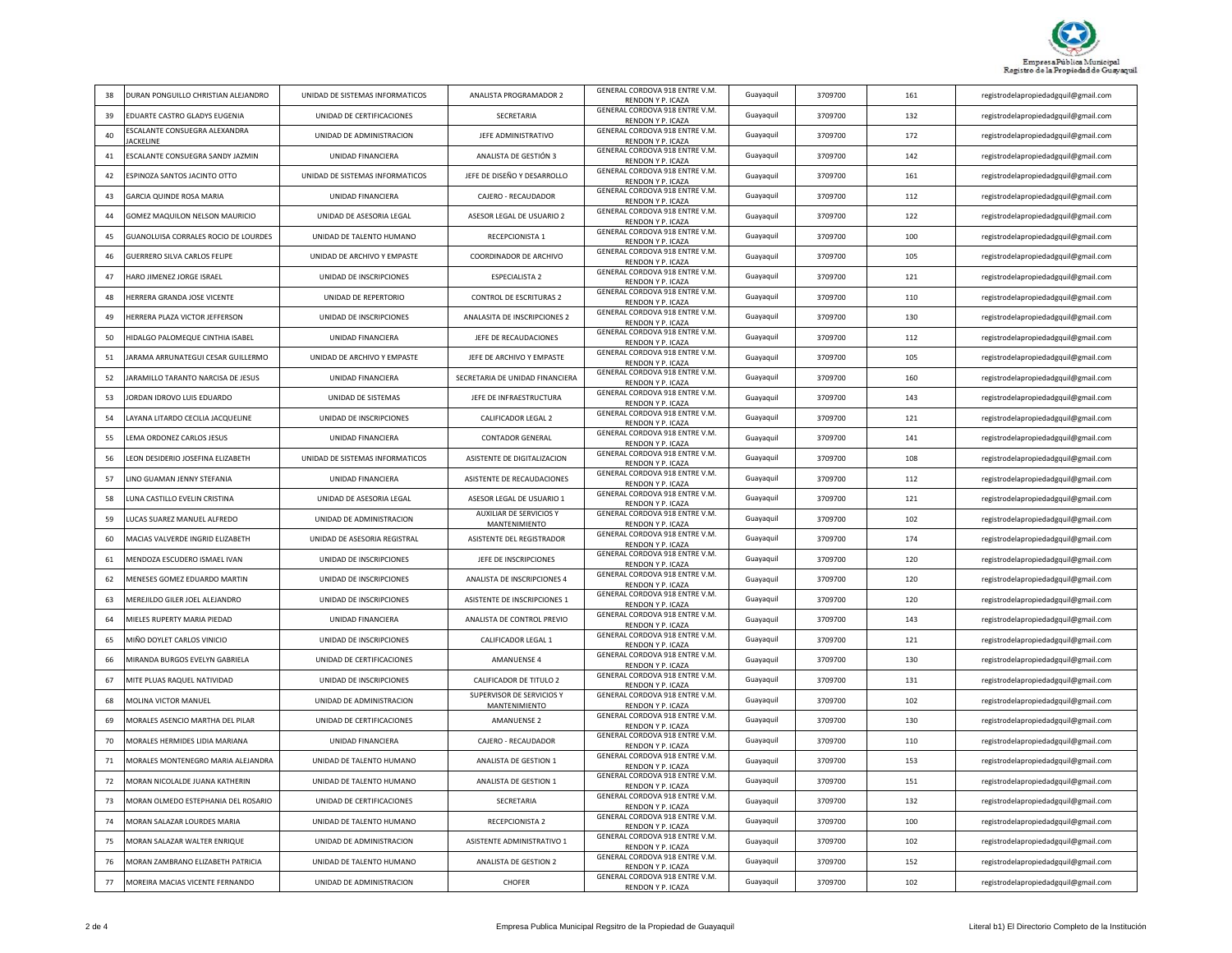

| 78  | MOSQUERA MOSQUERA ANDRES ALEXIS       | UNIDAD DE SISTEMAS INFORMATICOS | ANALISTA INFORMATICO                    | GENERAL CORDOVA 918 ENTRE V.M.<br>RENDON Y P. ICAZA | Guayaquil | 3709700 | 164 | registrodelapropiedadgquil@gmail.com |
|-----|---------------------------------------|---------------------------------|-----------------------------------------|-----------------------------------------------------|-----------|---------|-----|--------------------------------------|
| 79  | MUENTES AVILES ARIANA JANNAEL         | UNIDAD DE CERTIFICACIONES       | <b>AMANUENSE 1</b>                      | GENERAL CORDOVA 918 ENTRE V.M.<br>RENDON Y P. ICAZA | Guayaquil | 3709700 | 134 | registrodelapropiedadgquil@gmail.com |
| 80  | MUÑIZ SALVATIERRA ANGELA MARLENE      | UNIDAD DE REPERTORIO            | ASISTENTE DE CONTROL 2                  | GENERAL CORDOVA 918 ENTRE V.M.<br>RENDON Y P. ICAZA | Guayaquil | 3709700 | 121 | registrodelapropiedadgquil@gmail.com |
| 81  | MUÑOZ BURGOS GLENDA MARIA             | UNIDAD DE CERTIFICACIONES       | <b>AMANUENSE 2</b>                      | GENERAL CORDOVA 918 ENTRE V.M.<br>RENDON Y P. ICAZA | Guayaquil | 3709700 | 134 | registrodelapropiedadgquil@gmail.com |
| 82  | MURILLO MONTALVO JOSE NICOLAS         | UNIDAD FINANCIERA               | CAJERO - RECAUDADOR                     | GENERAL CORDOVA 918 ENTRE V.M.<br>RENDON Y P. ICAZA | Guayaquil | 3709700 | 112 | registrodelapropiedadgquil@gmail.com |
| 83  | MURILLO CORTEZ OSCAR GEOVANNY         | <b>UNIDAD FINANCIFRA</b>        | CAJERO - RECAUDADOR                     | GENERAL CORDOVA 918 ENTRE V.M.<br>RENDON Y P. ICAZA | Guayaquil | 3709700 | 112 | registrodelapropiedadgquil@gmail.com |
| 84  | NARVAEZ VALDIVIESO MARIANA DE LOURDES | UNIDAD DE ASESORIA LEGAL        | ASESOR LEGAL DE USUARIO 1               | GENERAL CORDOVA 918 ENTRE V.M.<br>RENDON Y P. ICAZA | Guayaquil | 3709700 | 122 | registrodelapropiedadgquil@gmail.com |
| 85  | NARVAEZ VALDIVIESO ROBERTO FERNANDO   | UNIDAD DE ARCHIVO Y EMPASTE     | ASISTENTE DE ARCHIVO                    | GENERAL CORDOVA 918 ENTRE V.M.<br>RENDON Y P. ICAZA | Guayaquil | 3709700 | 105 | registrodelapropiedadgquil@gmail.com |
| 86  | NOBOA CARRION ROSA ALEXANDRA          | UNIDAD DE SISTEMAS INFORMATICOS | ASISTENTE DE DIGITALIZACION             | GENERAL CORDOVA 918 ENTRE V.M.<br>RENDON Y P. ICAZA | Guayaquil | 3709700 | 108 | registrodelapropiedadgquil@gmail.com |
| 87  | OCHOA CUADRADO CESAR ALBERTO          | UNIDAD DE ADMINISTRACION        | AUXILIAR ADMINISTRATIVO                 | GENERAL CORDOVA 918 ENTRE V.M.<br>RENDON Y P. ICAZA | Guayaquil | 3709700 | 100 | registrodelapropiedadgquil@gmail.com |
| 88  | OLVERA JIMENEZ ALEX JAVIER            | UNIDAD DE ARCHIVO Y EMPASTE     | ASISTENTE DE ARCHIVO                    | GENERAL CORDOVA 918 ENTRE V.M.<br>RENDON Y P. ICAZA | Guayaquil | 3709700 | 105 | registrodelapropiedadgquil@gmail.com |
| 89  | PADILLA CEDEÑO JENNY FRANCISCA        | UNIDAD DE SEGURIDAD INDUSTRIAL  | <b>ENFERMERA</b>                        | GENERAL CORDOVA 918 ENTRE V.M.<br>RENDON Y P. ICAZA | Guayaquil | 3709700 | 104 | registrodelapropiedadgquil@gmail.com |
| 90  | PAFZ MURILLO ANGELA NARCISA           | <b>GERENCIA GENERAL</b>         | ASESOR LEGAL 2                          | GENERAL CORDOVA 918 ENTRE V.M.<br>RENDON Y P. ICAZA | Guavaguil | 3709700 | 190 | registrodelapropiedadgquil@gmail.com |
| 91  | PANTE ROMERO CINTHIA FLORENCIA        | <b>UNIDAD FINANCIERA</b>        | CAJERO - RECAUDADOR                     | GENERAL CORDOVA 918 ENTRE V.M.<br>RENDON Y P. ICAZA | Guayaquil | 3709700 | 112 | registrodelapropiedadgquil@gmail.com |
| 92  | PARRA MAZON WALTER JAVIER             | UNIDAD DE CERTIFICACIONES       | <b>AMANUENSE 4</b>                      | GENERAL CORDOVA 918 ENTRE V.M.<br>RENDON Y P. ICAZA | Guayaquil | 3709700 | 134 | registrodelapropiedadgquil@gmail.com |
| 93  | PARRAGA CEDEÑO LISBETH ANTONELLA      | UNIDAD FINANCIERA               | ASISTENTE DE RECAUDACIONES              | GENERAL CORDOVA 918 ENTRE V.M.<br>RENDON Y P. ICAZA | Guayaquil | 3709700 | 112 | registrodelapropiedadgquil@gmail.com |
| 94  | PEREZ SANTOS MERCEDES ISABEL          | UNIDAD DE REPERTORIO            | ASISTENTE DE CONTROL 2                  | GENERAL CORDOVA 918 ENTRE V.M.<br>RENDON Y P. ICAZA | Guayaquil | 3709700 | 110 | registrodelapropiedadgquil@gmail.com |
| 95  | PICO ESPINOZA HOLGER RODRIGO          | UNIDAD DE ASESORIA REGISTRAL    | ASESOR REGISTRAL 2                      | GENERAL CORDOVA 918 ENTRE V.M.<br>RENDON Y P. ICAZA | Guayaquil | 3709700 | 174 | registrodelapropiedadgquil@gmail.com |
| 96  | PINTO ORELLANA JEORGETTE NACIRA       | UNIDAD DE REPERTORIO            | ASISTENTE DE CONTROL 1                  | GENERAL CORDOVA 918 ENTRE V.M.<br>RENDON Y P. ICAZA | Guavaguil | 3709700 | 110 | registrodelapropiedadgquil@gmail.com |
| 97  | PLUAS PLUAS MIRIAM DEL CARMEN         | UNIDAD DE INSCRIPCIONES         | CALIFICADOR DE TITULO 2                 | GENERAL CORDOVA 918 ENTRE V.M.<br>RENDON Y P. ICAZA | Guayaquil | 3709700 | 120 | registrodelapropiedadgquil@gmail.com |
| 98  | OMA MORALES VICTOR ALBERTO            | UNIDAD DE CERTIFICACIONES       | <b>COORDINADOR 2</b>                    | GENERAL CORDOVA 918 ENTRE V.M.<br>RENDON Y P. ICAZA | Guayaquil | 3709700 | 130 | registrodelapropiedadgquil@gmail.com |
| 99  | PROAÑO MEDINA HAYDEE GLORIA           | UNIDAD DE CERTIFICACIONES       | <b>AMANUENSE 4</b>                      | GENERAL CORDOVA 918 ENTRE V.M.<br>RENDON Y P. ICAZA | Guayaquil | 3709700 | 134 | registrodelapropiedadgquil@gmail.com |
| 100 | PUYOL MOSCOSO VIVIANA LISSETTE        | UNIDAD DE RELACIONES PÚBLICAS   | COORDINADORA DE IMAGEN<br>INSTITUCIONAL | GENERAL CORDOVA 918 ENTRE V.M.<br>RENDON Y P. ICAZA | Guayaquil | 3709700 | 152 | registrodelapropiedadgquil@gmail.com |
| 101 | QUIÑONEZ CEREZO ELOÌSA GARDENIA       | <b>UNIDAD FINANCIERA</b>        | ASISTENTE DE RECAUDACIONES              | GENERAL CORDOVA 918 ENTRE V.M.<br>RENDON Y P. ICAZA | Guayaquil | 3709700 | 112 | registrodelapropiedadgquil@gmail.com |
| 102 | QUINTANA COELLO HUGO EDUARDO          | UNIDAD DE ASESORIA REGISTRAL    | ASESOR REGISTRAL 1                      | GENERAL CORDOVA 918 ENTRE V.M.<br>RENDON Y P. ICAZA | Guayaquil | 3709700 | 186 | registrodelapropiedadgquil@gmail.com |
| 103 | QUINTEROS PELAEZ MARIA VICENTA        | UNIDAD DE REPERTORIO            | <b>JEFF DE REPERTORIO</b>               | GENERAL CORDOVA 918 ENTRE V.M.<br>RENDON Y P. ICAZA | Guayaquil | 3709700 | 110 | registrodelapropiedadgquil@gmail.com |
| 104 | RAMIREZ MOHINA ZORAIDA AMARILIS       | UNIDAD DE CERTIFICADOS          | ASISTENTE ADMINISTRATIVA                | GENERAL CORDOVA 918 ENTRE V.M.<br>RENDON Y P. ICAZA | Guayaquil | 3709700 | 174 | registrodelapropiedadgquil@gmail.com |
| 105 | RAMOS ZAMBRANO ERIKA KATIUSKA         | UNIDAD DE CERTIFICACIONES       | <b>AMANUENSE 2</b>                      | GENERAL CORDOVA 918 ENTRE V.M.<br>RENDON Y P. ICAZA | Guayaquil | 3709700 | 134 | registrodelapropiedadgquil@gmail.com |
| 106 | REYES HIDALGO BELISARIO AUGUSTO       | <b>UNIDAD FINANCIERA</b>        | ANALISTA FINANCIERO                     | GENERAL CORDOVA 918 ENTRE V.M.<br>RENDON Y P. ICAZA | Guayaquil | 3709700 | 142 | registrodelapropiedadgquil@gmail.com |
| 107 | RIZO ULLON CARLOS MANUEL              | UNIDAD DE ARCHIVO Y EMPASTE     | ASISTENTE ADMINISTRATIVO 2              | GENERAL CORDOVA 918 ENTRE V.M.<br>RENDON Y P. ICAZA | Guayaquil | 3709700 | 102 | registrodelapropiedadgquil@gmail.com |
| 108 | RIZZO ULLON WASHINGTON NICOLAS        | UNIDAD DE ADMINISTRACION        | ASISTENTE ADMINISTRATIVO 1              | GENERAL CORDOVA 918 ENTRE V.M.<br>RENDON Y P. ICAZA | Guayaquil | 3709700 | 102 | registrodelapropiedadgquil@gmail.com |
| 109 | RODRIGUEZ CEPEDA MARIA DOLORES        | UNIDAD DE TALENTO HUMANO        | RECEPCIONISTA 1                         | GENERAL CORDOVA 918 ENTRE V.M.<br>RENDON Y P. ICAZA | Guayaquil | 3709700 | 100 | registrodelapropiedadgquil@gmail.com |
| 110 | ALAS VILLALVA BRENDA ELIZABETH        | UNIDAD DE INSCRIPCIONES         | CALIFICADOR DE TITULO 3                 | GENERAL CORDOVA 918 ENTRE V.M.<br>RENDON Y P. ICAZA | Guayaquil | 3709700 | 120 | registrodelapropiedadgquil@gmail.com |
| 111 | SALAZAR MARCILLO CESAR GUILLERMO      | UNIDAD DE SEGURIDAD INDUSTRIAL  | ASESOR EN SEGURIDAD IINDUSTRIAL         | GENERAL CORDOVA 918 ENTRE V.M.<br>RENDON Y P. ICAZA | Guayaquil | 3709700 | 104 | registrodelapropiedadgquil@gmail.com |
| 112 | SALINAS TOMALA JUAN ROBERTO           | UNIDAD DE INSCRIPCIONES         | COORDINADOR                             | GENERAL CORDOVA 918 ENTRE V.M.<br>RENDON Y P. ICAZA | Guayaquil | 3709700 | 120 | registrodelapropiedadgquil@gmail.com |
| 113 | SAQUICELA BEDOLLA NARCISA FATIMA      | UNIDAD DE INSCRIPCIONES         | <b>ESPECIALISTA 2</b>                   | GENERAL CORDOVA 918 ENTRE V.M.<br>RENDON Y P. ICAZA | Guayaquil | 3709700 | 121 | registrodelapropiedadgquil@gmail.com |
| 114 | SOLIS GALARZA JAVIER FRANKLIN         | UNIDAD DE ARCHIVO Y EMPASTE     | ASISTENTE DE ARCHIVO                    | GENERAL CORDOVA 918 ENTRE V.M.<br>RENDON Y P. ICAZA | Guayaquil | 3709700 | 105 | registrodelapropiedadgquil@gmail.com |
| 115 | SOLORZANO MERO EDISON ESTALIN         | UNIDAD DE ARCHIVO Y EMPASTE     | ASISTENTE DE ARCHIVO                    | GENERAL CORDOVA 918 ENTRE V.M.<br>RENDON Y P. ICAZA | Guayaquil | 3709700 | 112 | registrodelapropiedadgquil@gmail.com |
| 116 | SOTO MARTILLO JUDITH ERMELINDA        | UNIDAD DE INSCRIPCIONES         | ANALISTA DE INSCRIPCIONES 3             | GENERAL CORDOVA 918 ENTRE V.M.<br>RENDON Y P. ICAZA | Guayaquil | 3709700 | 120 | registrodelapropiedadgquil@gmail.com |
| 117 | SUAREZ GALARZA NEY ANTONIO            | UNIDAD DE TALENTO HUMANO        | ANALISTA DE NOMINA                      | GENERAL CORDOVA 918 ENTRE V.M.<br>RENDON Y P. ICAZA | Guayaquil | 3709700 | 151 | registrodelapropiedadgquil@gmail.com |